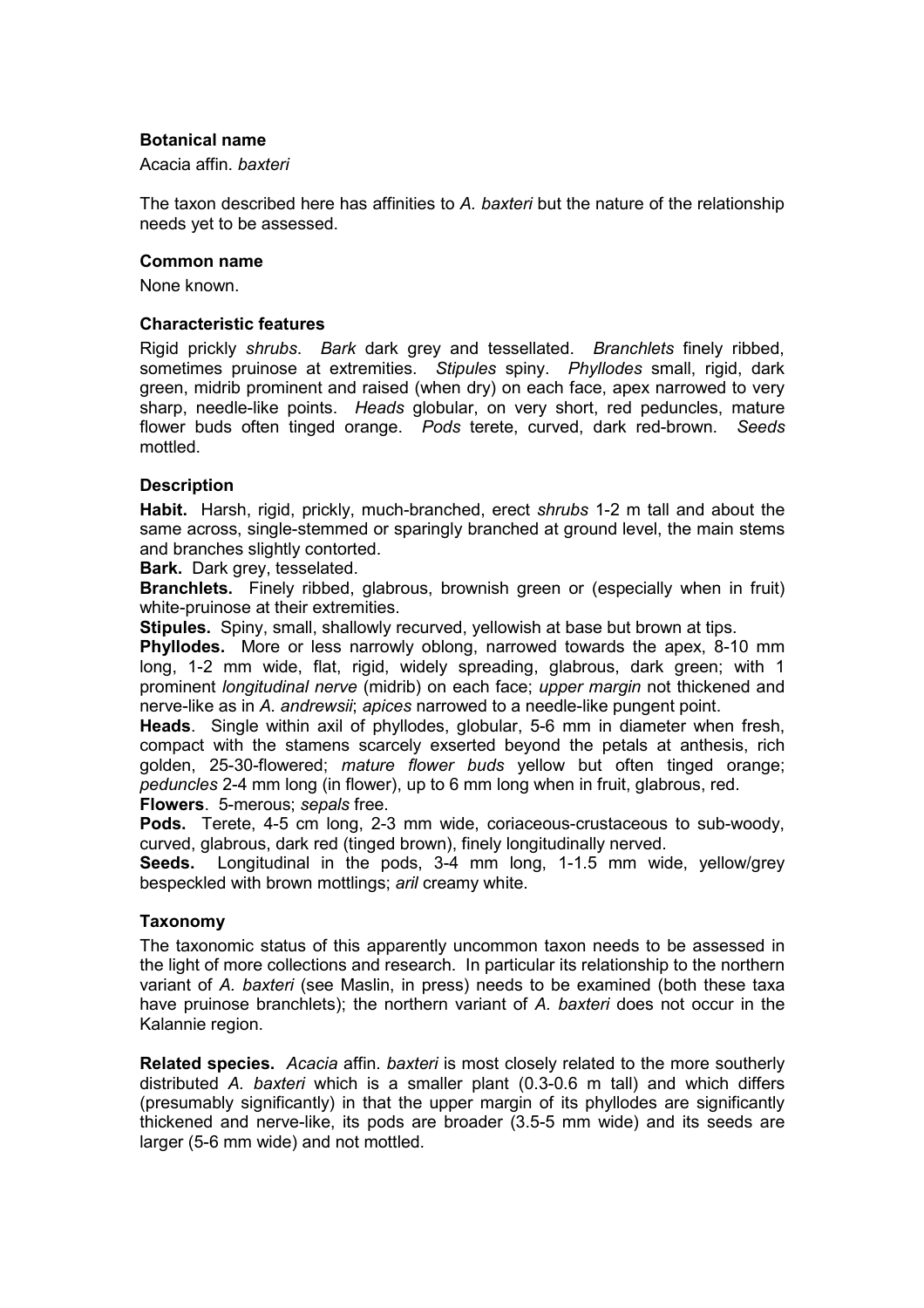Within the Kalannie region *A.* affin. *baxteri* is most similar to *A. andrewsii* which is distinguished by its light grey, +/- ribless branchlets, slightly longer (4-5 mm), yellowish flowering peduncles, yellowish flower buds (not tinged orange), non-mottled seeds and phyllodes with thickened and somewhat nerve-like upper margins.

## **Distribution**

Known only from a single, extremely localized population in the north-east extremity of the Kalannie region. There was some natural regeneration occurring along a graded roadverge adjacent to this population in 1996.

## **Habitat**

Occurs on a low rise in shallow soil over highly weathered granite.

**Recorded from the following Kalannie region Land Management Unit.** Shallow Soil over Granite.

#### **Conservation status**

This taxon has been recommended for inclusion on the *Declared Rare and Priority List* of the Department of Conservation and Land Management as a Priority 1 taxon.

**Priority 1 - Poorly Known Taxa.** 'Taxa which are known from one or a few (generally <5) populations which are under threat, either due to small population size, or being on lands under immediate threat, e.g. road verges, urban areas, farmland, active mineral leases, etc., or the plants are under threat, e.g. from disease, grazing by feral animals, etc. May include taxa with threatened populations on protected lands. Such taxa are under consideration for declaration as 'rare flora', but are in urgent need for further survey.'

#### **Flowering**

June to July.

#### **Fruiting**

Pods with mature seeds have been collected in early December.

Collecting pods by hand can be difficult on account of the prickly foliage (stout gloves are recommended) and because because the pods are scattered over the plants. Gently beating of the plants and collecting the pods and seeds on a ground sheet is probably a more efficient way of collection. However, the pods may be difficult to dislodge and again the prickly phyllodes can cause problems if they become dislodged with the pods.

### **Biological features**

No information available.

## **Propagation**

Propagate from seed.

#### **Revegetation**

*Acacia* affin. *baxteri* would appear to have low value for revegetation in the Kalannie region. This species is rare in the area and is habitat specific.